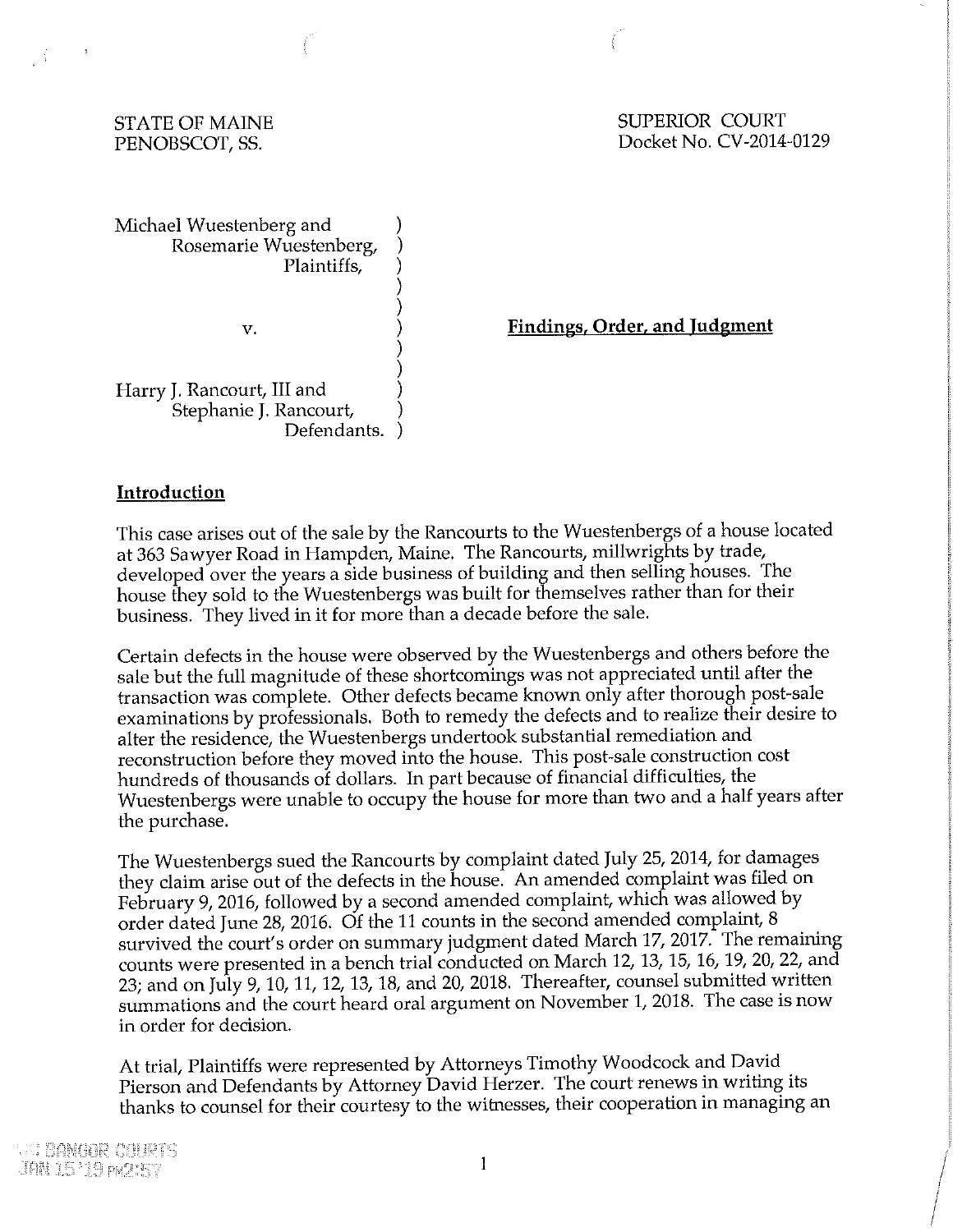ever more complex marking system for hundreds of exhibits, and their concentration of presentational effort on issues rather than ephemera. Before, during, and after trial, they have served their clients and the court well.

### **Spoliation**

A threshold issue for the court's analysis is the Rancourts' claim that certain evidence or claims should be precluded because the evidence of their alleged inadequate construction was lost in the Wuestenbergs' rebuilding. The parties analyzed this issue with accompanying citations to a number of cases, none of them precisely apposite to the situation presented but all of them informative. For this court's analysis, the summary of elements presented in **Driggin v. American Security Alarm Co.,** 141 F. Supp. 2d 113, 120 (D. Me. 2000) is particularly useful:

> *(l)Whether the defendant was prejudiced as a result of the destruction of the evidence; (2) whether the prejudice can be cured; (3) the practical importance of the evidence; (4) whether the plaintiff was in good faith or bad faith; and (5) the potential for abuse if the evidence* is *not excluded.*

The prejudice resulting from Plaintiffs' construction efforts, if any, cannot be cured. All of the other factors cited militate against a sanction based on spoliation. The court specifically finds the Wuestenbergs acted in good faith in rebuilding the house they had bought so that they could live in it. There seems no realistic hazard that any person would view this court's decision on the issue as a license for spoliation in the future. And, mostly, Plaintiffs' reconstruction seems not to have had any effect on the case: through weeks of trial and hundreds of pages of argument, the Rancourts appeared unhampered in their defense of the Wuestenbergs' claims. For the foregoing reasons, Defendants' request for sanctions based on spoliation must be DENIED.

## **Claims and Elements**

The Wuestenbergs seek damages for claims presented in Counts I, II, and III (all sounding in fraud); IV (negligent misrepresentation); VII (negligence); **IX** (violation of the Unfair Trade Practices Act); and XI (breach of contract requiring mediation). They also seek punitive damages in Count X. The court first lists the elements of each cause of action:

Counts I, II, and III: These claims are interrelated though not entirely overlapping. Plaintiffs seek damages arising out of certain claimed communications and silences they assert are actionable as common law fraud or as violations of the statute requiring certain disclosures from sellers to buyers of residential real estate.

To recover for common law fraud, Plaintiffs must prove that Defendants made a material misrepresentation that was false, was known to be false or was made recklessly as an assertion of fact without knowledge of its truth or falsity, and was made with the intention that it be acted upon. Further, Plaintiffs must show they acted on the material misrepresentation with resultant damages. **Letellier v. Small,** 400 A.2d 371, 373 (Me. 1979); **see also Fitzgerald v. Gamester,** 658 A.2d 1065, 1069 (Me. 1995). Actionable conduct includes not only false affirmative statements but either active concealment of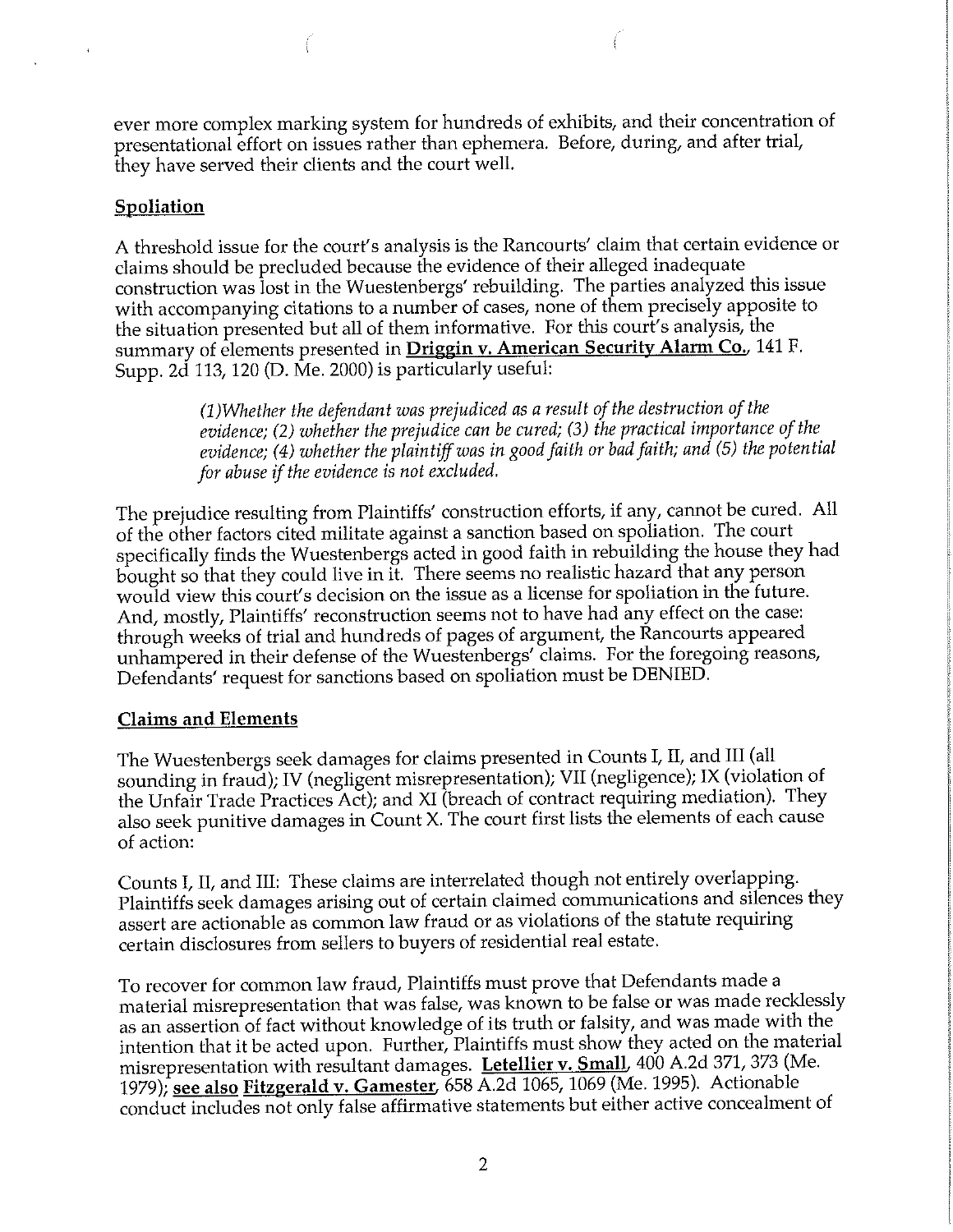the truth or silence when there is an affirmative duty to disclose. **Fitzgerald,** 658 A.2d at 1069.

Maine's Property Disclosure Act, 33 M.R.S §§ 171-179 (2017), affirmatively requires certain disclosures from sellers to buyers. Pertinent to the Wuestenbergs' claims, this requires disclosure of "known defects," defined as "a condition, known by the seller, that has a significant adverse effect on the value of the property, significantly impairs the health or safety of future occupants of the property or, if not repaired, removed or replaced, significantly shortens the expected normal life of the premises." 33 M.R.S. §  $171(1)$ .

Count IV: This claim sounds in negligent misrepresentation, an alternative theory of recovery based on the communications underlying Counts I, II, and III. The elements of negligent misrepresentation are as follows:

*One who, in the course of his business, profession or employment, or in any other transaction in which he has a pecuniary interest, supplies false information, for the guidance ofothers in their business transactions, is subject to liability for pecuniary loss caused to them by their justifiable reliance upon the information if he fails to exercise reasonable care or competence in obtaining or comunicating the information.* 

**Binette v. Dyer Library Association,** 688 A.2d 898,903 (Me. 1996) (quoting Restatement (Second) of Torts§ 552(1) (1977)).

Count VII: This claim sounds in negligence and seeks recovery for the Rancourts' flawed design, construction, and alteration or modification of the house. The basic elements are the same as in any negligence case: duty, breach, causation, and resulting damages. See Searles v. Trustees of St. Joseph's College, 1997 ME 128, 15, 695 A.2d 1206.

Count IX: This claim asserts violation of Maine's Unfair Trade Practices Act, found at 5 M.R.S. §§ 205-A - 214 (2017). To prevail on this claim, the Wuestenbergs must at the outset establish that their purchase of the house took place in a business context. **Binette,** 688 A.2d at 907. Thereafter, they must establish that the Rancourts' actions constituted unfair or deceptive practices, as defined by law, that caused the Wuestenbergs a financial loss. Unlike the foregoing claims, a claimant under the UTPA need not show the offending party had a culpable state of mind. **State v. Weinschenk,**  2005 ME 28, 'II 17, 868 A.2d 200 (citing **Binette,** 688 A.2d at 906).

Count X: Plaintiffs seek an award of punitive damages. To recover them, they must first show that Defendants committed a tort; thereafter, they must prove by clear and convincing evidence that Defendants acted with express or implied malice. This well known standard was articulated in the seminal case of **Tuttle v. Raymond,** 494 A.2d 1353 (Me. 1985).

Count XI: In this count, Plaintiffs seek damages for Defendants' failure to participate in mediation, thereby violating a clause in the parties' contract that required mediation before filing of a civil action. To prevail on this claim, Plaintiffs must prove that Defendants refused to mediate. **Thompson v. Cloud,** 764 F.3d 83, 91 (1st Cir. 2014).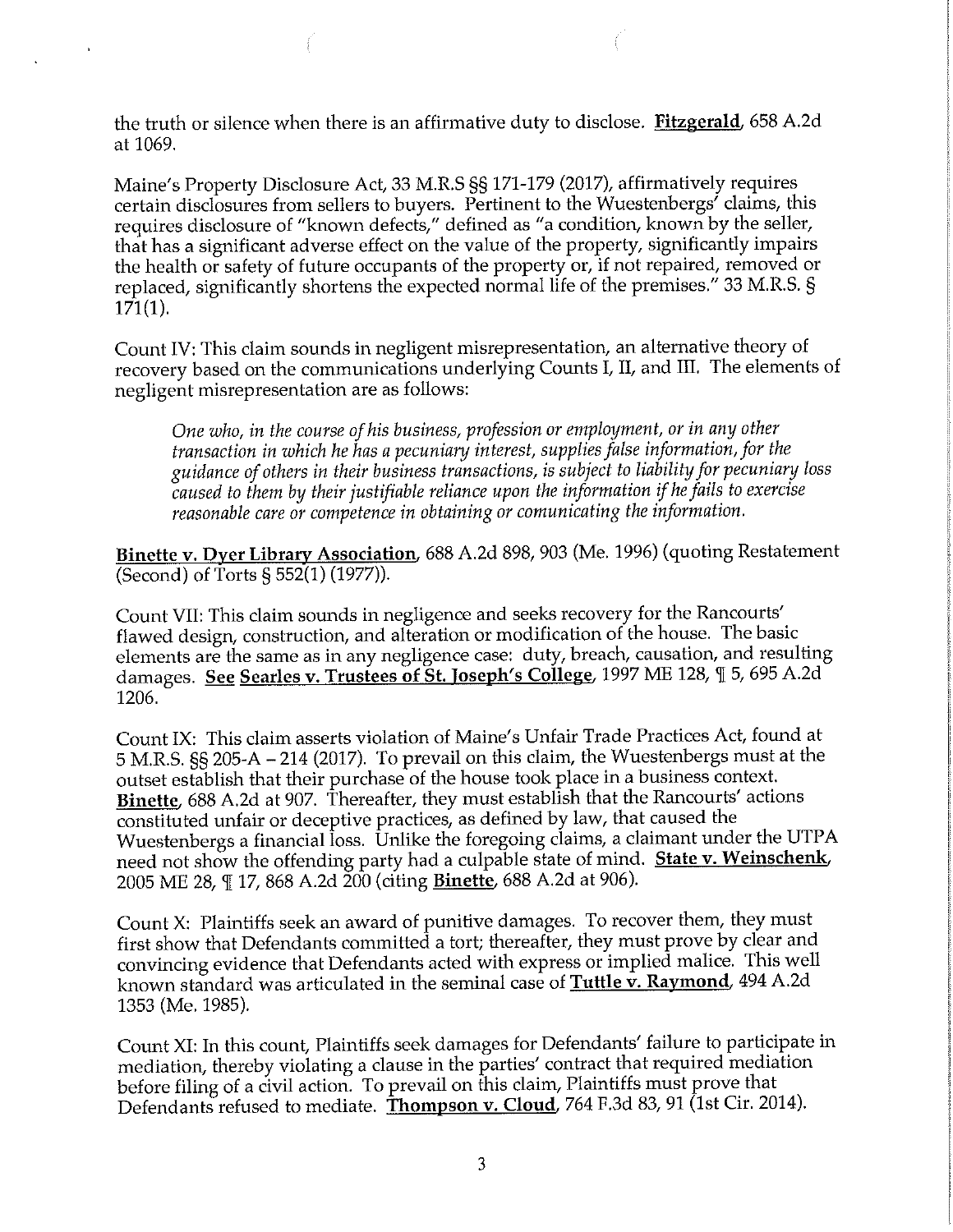#### **Findings of Fact and Analysis**

• The House

The house the Wuestenbergs bought from the Rancourts was substantially flawed from the tip of the roof to the drainage system underneath. The Rancourts based its design on plans drafted by an architectural firm, Donald A. Gardner Architects, Inc., which they found in a book and purchased. Mr. Gardner and his colleagues designed the house for construction in the southern United States, where the snow load a house must bear is substantially less than that in northern New England; as a result, the house would have been structurally inadequate even had it been built exactly as Mr. Gardner designed. As finally built, the house deviated from Mr. Gardner's plans in ways that further compromised its design integrity.

A non-exhaustive inventory of deficiencies in the house would begin with the roof, the supporting members of which were not large enough, or closely enough spaced, or adequately braced, to withstand the local climate. The inventory would then extend downward through the framing of the house all the way to the basement. Throughout the house frame were structural elements inadequate to the functions imposed on them by both the design of the house and the climate in Maine, aggravated by Mr. Rancourt's alteration of materials and various improvisational adjustments that unnecessarily stressed the materials and increased the hazard of catastrophic failure. One of the most prominent of these changes was the removal of a lally column in the basement, which was replaced inadequately by steel plating affixed to the cross member above.

Further deficiencies included persistent leaking from a window in the second floor bathroom, a bathroom exhaust fan that was not vented to the outside, a leak in an upstairs bedroom, badly installed insulation, an improperly built chimney, and a system to drain the foundation that was inadvertently installed to run uphill. Another was the problem that alerted the Wuestenbergs their purchase might have been mistaken: moisture on the sunroom wall that turned out to be the result of a longterm leak. When the wall covering was pried from the frame, the Wuestenbergs found the interior surface was black with mold.

• Defendants' knowledge as an element of Plaintiffs' claims

The Wuestenbergs' claims in Counts I, II, and III are all dependent on the state of the Rancourts' knowledge. In Counts I and II, the Rancourts' alleged knowledge is of the defects in the house, both their existence and their severity. Count III is based on the Rancourts' alleged knowledge of their possession of the Gardner plans and the specific relevance of those plans to the Wuestenbergs. In analyzing these three claims, the court accepts Defendants' assertion that their entire fund of relevant knowledge was possessed by Harry Rancourt. Although Stephanie was an experienced builder who had personally participated in building the house (and had then lived in it), Mr. Rancourt knew everything about the construction and condition of this house that Ms. Rancourt knew, and she knew nothing he did not. (Def.s' Sum. & Br. 3, n.2.)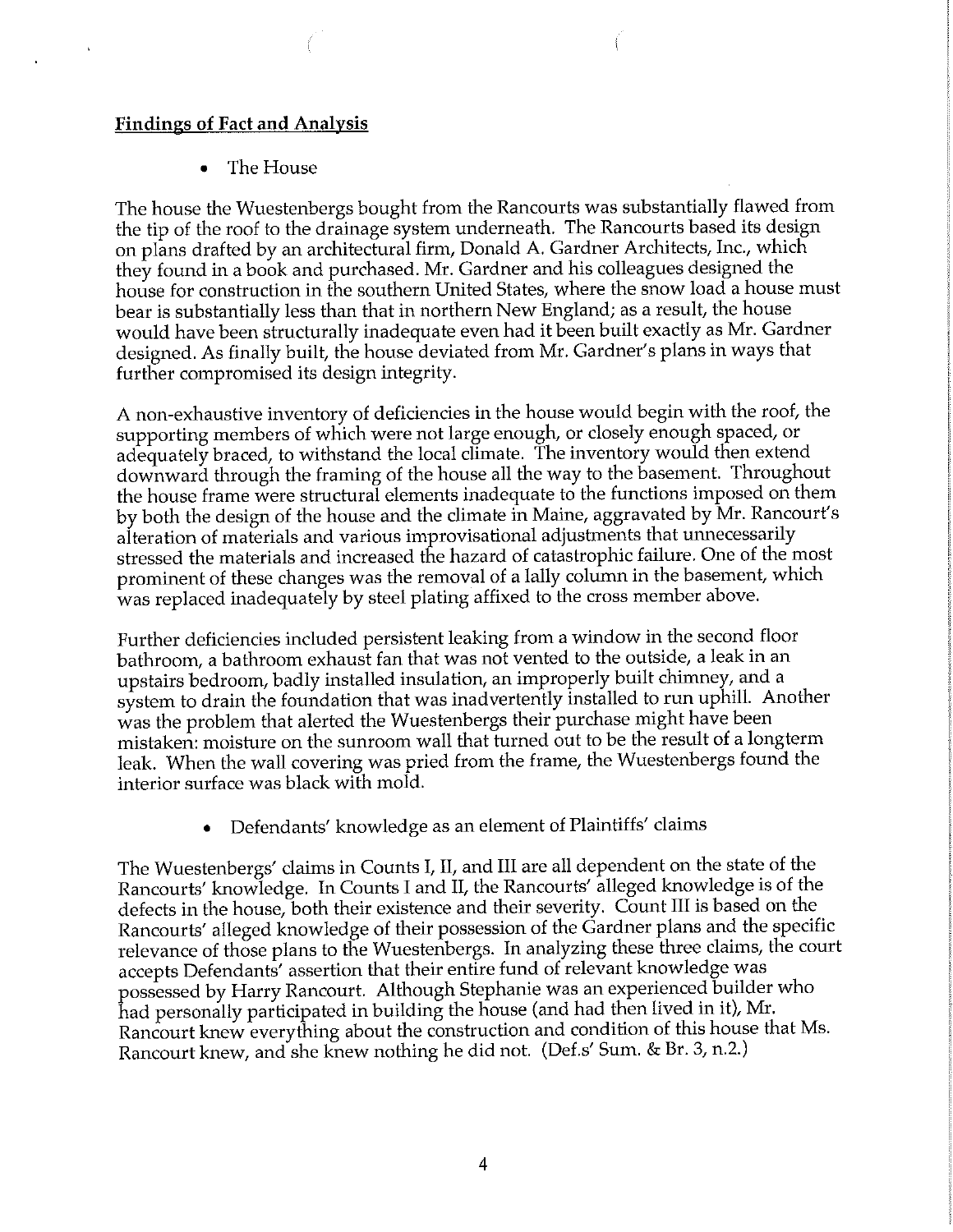Plaintiffs argue three bases for finding Harry Rancourt possessed knowledge critical to their claims. In doing so, they view his every potential misstatement, omission, or error through a lens of deep suspicion, leading them to damning conclusions about every ambiguity. First, the Wuestenbergs point to elements of the record they see as directly proving Mr. Rancourt's knowledge. Second, they cite evidence from which they believe his knowledge should be inferred. More generally, they assert that the relevant knowledge should be attributed to him, based on his general experience as a builder and his specific involvement in constructing and then altering this house.

The specific knowledge Plaintiffs believe Mr. Rancourt possessed, and upon which Counts I and II rest, includes the following:

- The steel plate reinforcements he had used in place of the absent lally column were failing;
- The leaks in the sunroom and master bathroom were severe, as revealed after the closing;
- The venting to the master bathroom had been improperly constructed so as to defeat its purpose;
- The chimney had been improperly constructed and was therefore unsafe;
- The footing drains could not evacuate water because they had been badly built so as to run uphill;
- An underground electrical line had been improperly installed;
- Insulation had been poorly installed;
- Rafters were of improper size, were improperly spaced, and were inadequately reinforced;
- The framing of the house had not been properly designed, constructed, bridged, or reinforced;
- Load bearing walls were overburdened due to inadequate size and were reinforced with elements that had been cut, diminished, mutilated, or otherwise altered so as to compromise their functioning;
- At least one necessary reinforcing element, a jack stud in a bearing wall, was absent; and
- The sunroom rafters had been improperly designed and installed.

Count III is based on the Rancourts' failure to provide "blueprints" in the form of the Gardner Plans when that requirement was specified in the original purchase and sale agreement proposed by the Wuestenbergs. The Rancourts claimed not to have blueprints but, by agreement, substituted "building specifications." This change was of consequence because production of the Gardner Plans by the Rancourts, had production been followed by close examination by the Wuestenbergs and their consultants, might have alerted Plaintiffs that the house had been designed for a milder climate and had then been built so as to aggravate rather than alleviate its deficiencies. Had they possessed this knowledge, the Wuestenbergs could have declined to close on the property or could have negotiated different terms for its purchase.

Mr. Rancourt was called as a witness by the Wuestenbergs. His testimony, which was intended to prove their suspicions, extended for 22 hours spread out over 4 days: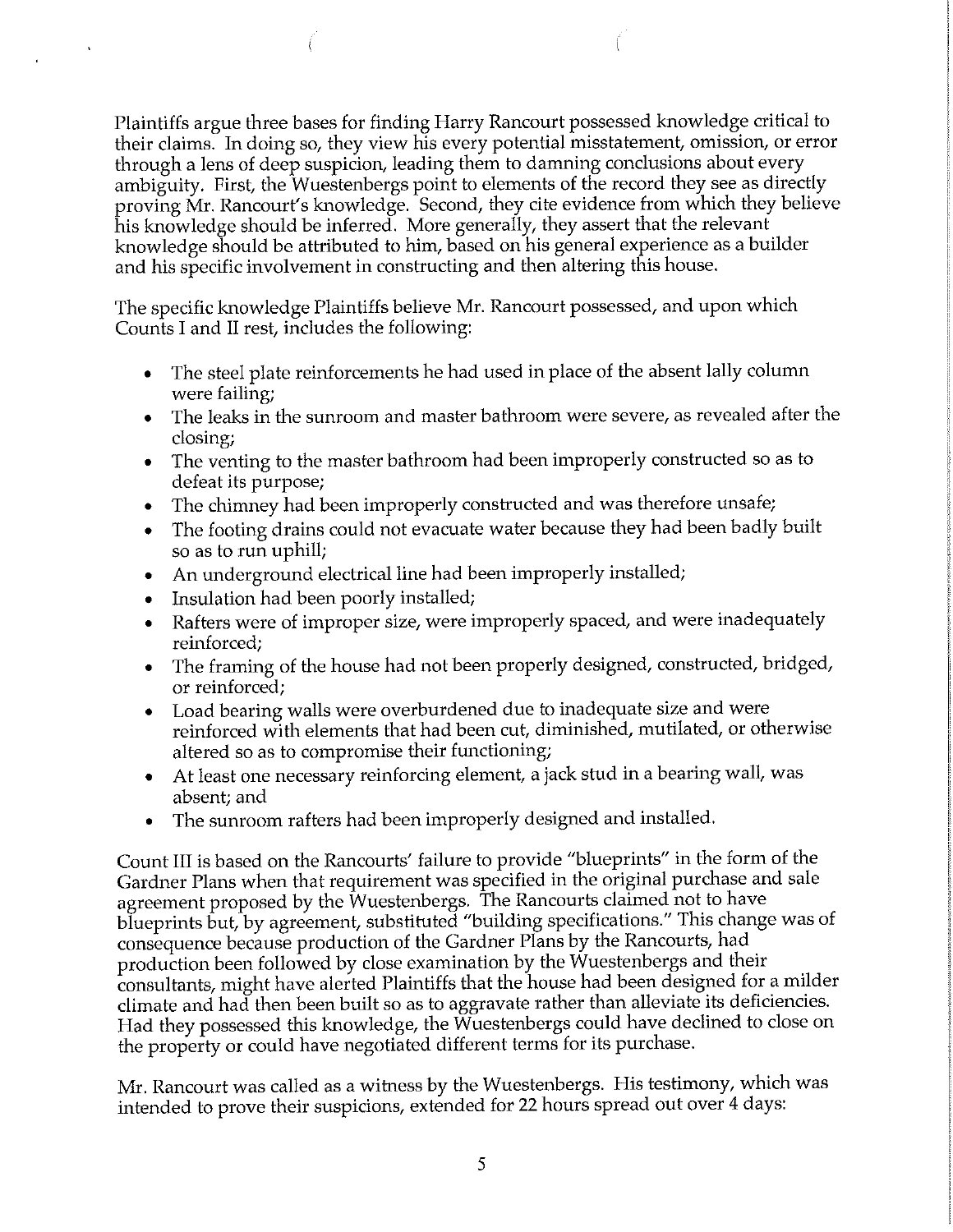March 12 and 13, and 15 and 16, 2018; after which it was supplemented in a deposition dated July 31. To describe the examination of Mr. Rancourt as thorough would be understatement to the point of falsehood. The Wuestenbergs' lawyer's questioning of Mr. Rancourt was exhaustive. It explored every possible detail and nuance of Mr. Rancourt's memory, challenging the witness and refreshing his memory with numerous documents. The examination was supple and responsive, departing from counsel's basic script to follow every lead Mr. Rancourt's answers offered. Questions to Mr. Rancourt explored what he did in building the house, why he did it, what he knew, when he knew it, to whom he spoke about it, what he said, and what he meant when he said it. Throughout this examination, Mr. Rancourt never directly admitted having spoken falsely or concealed evidence of flaws in the house. (Neither did Ms. Rancourt during her own extensive cross examination.) Plaintiffs' claims must therefore be predicated on the court interpreting Mr. Rancourt's answers, in light of his experience, as proving knowledge he claimed not to have had.

The court does not interpret Mr. Rancourt's testimony as Plaintiffs urge. The court concludes and finds as fact that Mr. Rancourt is an untrained, rough-and-ready, improvisational builder; that he committed amateurish errors in construction that compromised the safety and durability of the house; and that he was unaware of the shortcomings in his performance (or, in the case of the leaks, of the magnitude of his errors) until this dispute arose and experts were called in to inspect his work. The court's view of Mr. Rancourt's testimony is reinforced by the failure of Raymond Pipes, the building inspector of the Town of Hampden responsible for approving the house, or of any other inspecting or licensing authority, to call the Rancourts' work into question as the house was being built. This comprehensive failure to discern construction defects was not alleviated by an inspection undertaken by home inspector Reese Perkins at the Wuestenbergs' behest following the parties' entry into the purchase and sale agreement. That inspection, the results of which were recorded in Jt. Ex. 9, recorded issues related to electical outlets, handrails, smoke detectors, and other items that might require remediation. With respect to the category of Major Defects, the entry in the report is **"None."** 

That the Rancourts lacked knowledge of what were later identified as critical flaws in the house was further reinforced by their occupancy in it, for years, without record evidence that they ever suspected its shortcomings. Also bearing on the court's assessment of Mr. Rancourt's testimony is his stubborn, mistaken, insistence that he had built the house "to Code." The record does not show the Rancourts were provided with and then disregarded needed guidance when they built the house, or that they learned of the existence and magnitude of its deficiencies as they lived in it; to the contrary, the record shows their critical lack of knowledge was never alleviated.

Although Mr. Rancourt's testimony concerning when he observed and repaired the leaks of which Plaintiffs complain was not consistent across his trial testimony and his deposition, the court evaluates those inconsistencies as being the product of a flawed memory rather than purposeful concealment. The overall impression Mr. Rancourt's testimony generated was that, whatever the historical details-which he tried to recapture, years after the events-he believed he had identified and remedied these defects. It is more likely than not, and the court finds as fact, that Mr. Rancourt simply did not know how serious the damage from leaks was, rather than that he knew about it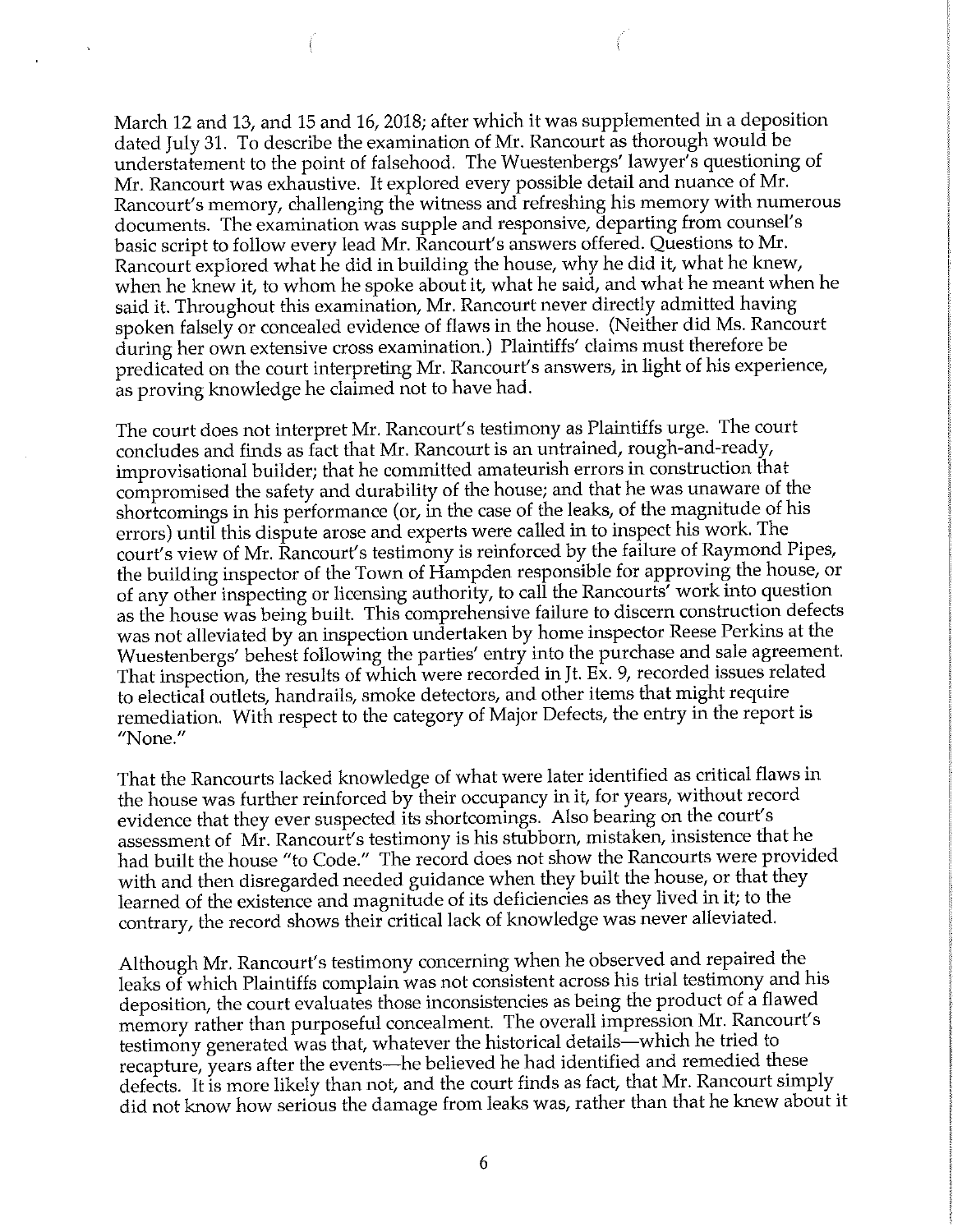and covered it up in order to sell the house. In accordance with this finding is Reese Perkins's use of a moisture meter in the sunroom to determine whether there was residual wetness. The result of that inquiry was negative, which undermines Plaintiffs' contention that the presence of moisture was inevitably knowable to Defendants as residents of the house.

The court's evaluation of the knowledge element of Count III is similar. Here, the knowledge the Rancourts are alleged to have had is that the Wuestenbergs specifically wanted "blueprints" for the house and that the Rancourts resisted producing them because to do so would have jeopardized the sale. The evidence, taken as a whole, shows otherwise. All of the requests and responses relating to plans for the house can be explained, in part, by what the court sees as critical ambiguities: Did "blueprints" mean the plans the Rancourts used as a template; or did it mean the plans used as a template, but only in the full sized form in which they were actually used (in either of which case they did exist and were eventually produced); or did it mean architectural drawings of the house as built, in which case they did not exist to be produced. Also at issue is how critical to the transaction the desire for blueprints actually was.

The court concludes the Rancourts were to be believed when they testified they looked for the Gardner Plans and could not find them, then produced them as soon as they surfaced. This conclusion is not undermined by the Rancourts' possibly inefficient search for the plans and their varying recollections of when and why they finally looked in the place where the plans were found. This conclusion is reinforced by the detriment to the Rancourts' defense that was generated once the plans were found and turned over. The plans demonstrated that the house had originally been designed for a climate other than the one in which it was built, and that the actual building of it had further compromised its durability and safety. By producing the plans, the Rancourts turned over evidence strongly supportive of the Wuestenbergs' contention that the house had been badly built.

• Analysis of individual claims

Count I (Fraud-False Representations and Active Concealment) and Count II (Fraud-Failure to Disclose Known Defects):

These two counts seek recovery for different defects in the residence on common factual and legal bases for proposed liability. Count I addresses the missing lally column and sagging overhead beam in the basement, the leak in the sunroom, and the leaks in the master bathroom and upstairs bedroom. Count II concerns the structural deficiencies that arose from the Rancourts' deviation from the Gardner Plans and their failure to build in accordance with local standards. In each count, Plaintiffs allege both common law fraud and violation of the disclosure requirements imposed on Defendants by 33 M.R.S. § 173(5). Because the court has found that the defects of which Plaintiffs complain actually did substantially exist, the contested elements of each claim concern the state of Defendants' knowledge of these shortcomings.

As discussed above, the court concludes the Rancourts did not have actual knowledge of the critical defects in their house. They thought their construction had been proper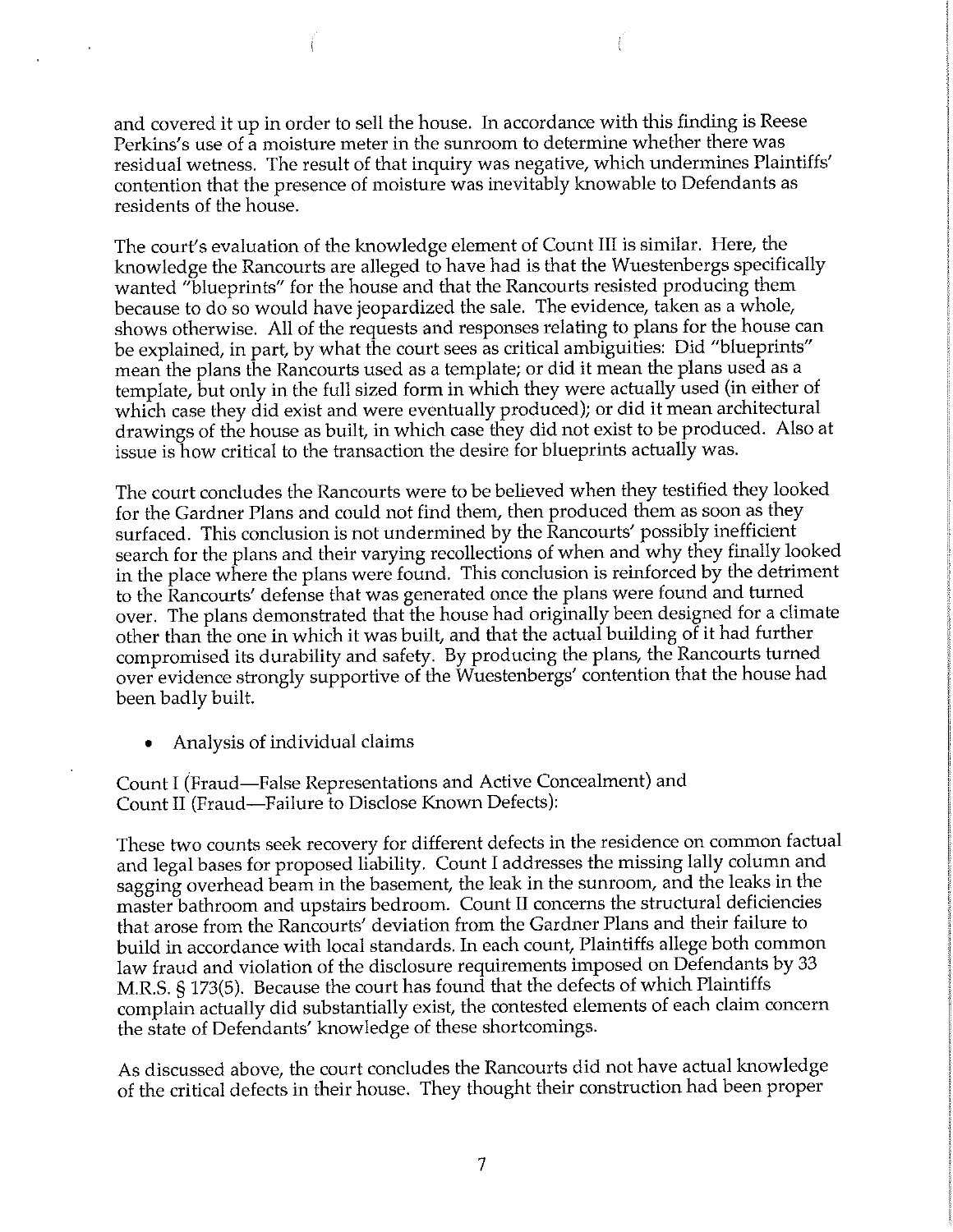and their belief was reinforced both by the approval afforded by the housing inspector and by their own experience of living in the house for years without, for example, suffering a collapsed roof. The evidence did not show the Rancourts were aware of subtle defects (like the mis-installed insulation or the improperly built chimney) or the magnitude of observed defects (the leaks in the sunroom and upstairs). Neither is the court persuaded such knowledge should be attributed to them. Their on-the-job training in building houses did not teach the Rancourts that the lally column was irreplaceable by the means they chose or that the bathroom vent fan had been improperly installed. Counts I and II fail because, the court finds, Defendants did not have the knowledge and understanding critical to each cause of action.

Neither were Defendants' statements reckless. They held the mistaken belief that their construction had been adequate, their experience living in the house reinforced that belief, and they therefore did not have reason to believe further inquiry was required. See Amort v. Tupper, 282 P.2d 660, 664 (Ore. 1955) (quoting 3 Pomeroy's Equity Jurisprudence, 5 ed., 479, § 884a) ("In other words, a definite statement of a material fact made by a party who does not know the statement to be true, and has no 'reasonable grounds for believing it to be true, will, if false, have the same legal effect as a statement of what the party positively knows to be untrue."')

Count III (Fraud-Material Misrepresentation as the Existence of Gardner Plans)

Hour after hour of testimony about "plans" persuades the court that the parties in their negotiations used words in common but assigned them variant meanings. (This irregularity became of interest only when the Wuestenbergs found their new house was flawed.) The court finds as fact that the Rancourts did not understand they were being asked at the time of the sale for the exact plans from which they departed when they built the house or, if they did understand it, they did not know where those plans were. For this reason, Plaintiffs' claim in Count III must fail.

Count IV (Negligent Misrepresentation) and Count VII (Negligence)

The parties present layered, nuanced arguments pertaining to the existence of a duty breachable in tort under the unusual circumstances of this case. The court need not resolve those arguments because, even assuming a breachable duty existed, both of these claims must fail for two other reasons. First, the Rancourts did not possess the knowledge the Wuestenbergs blame them for not providing, and they had no reason to know it in light of their uneventful interaction with inspecting authorities and their residence in the house for over a decade. Second, even if the Rancourts were negligent, Plaintiffs' recovery would be barred by the Wuestenbergs' comparative negligence.

14 M.R.S. § 156 (2017) provides, in part, that when a claimant *"is found by the jury to be equally at fault [with the tortfeasor], the claimant may not recover."* In the purchase and sale agreement, the Wuestenbergs specified fourteen separate investigations (out of twenty four listed) that they intended to have performed before closing. Among these were inspections that would have addressed the deficiencies they now claim, including "General Building" (which would have scrutinized the framing), "Energy Audit," "Chimney," and "Mold." By foregoing these inspections and indeed advancing the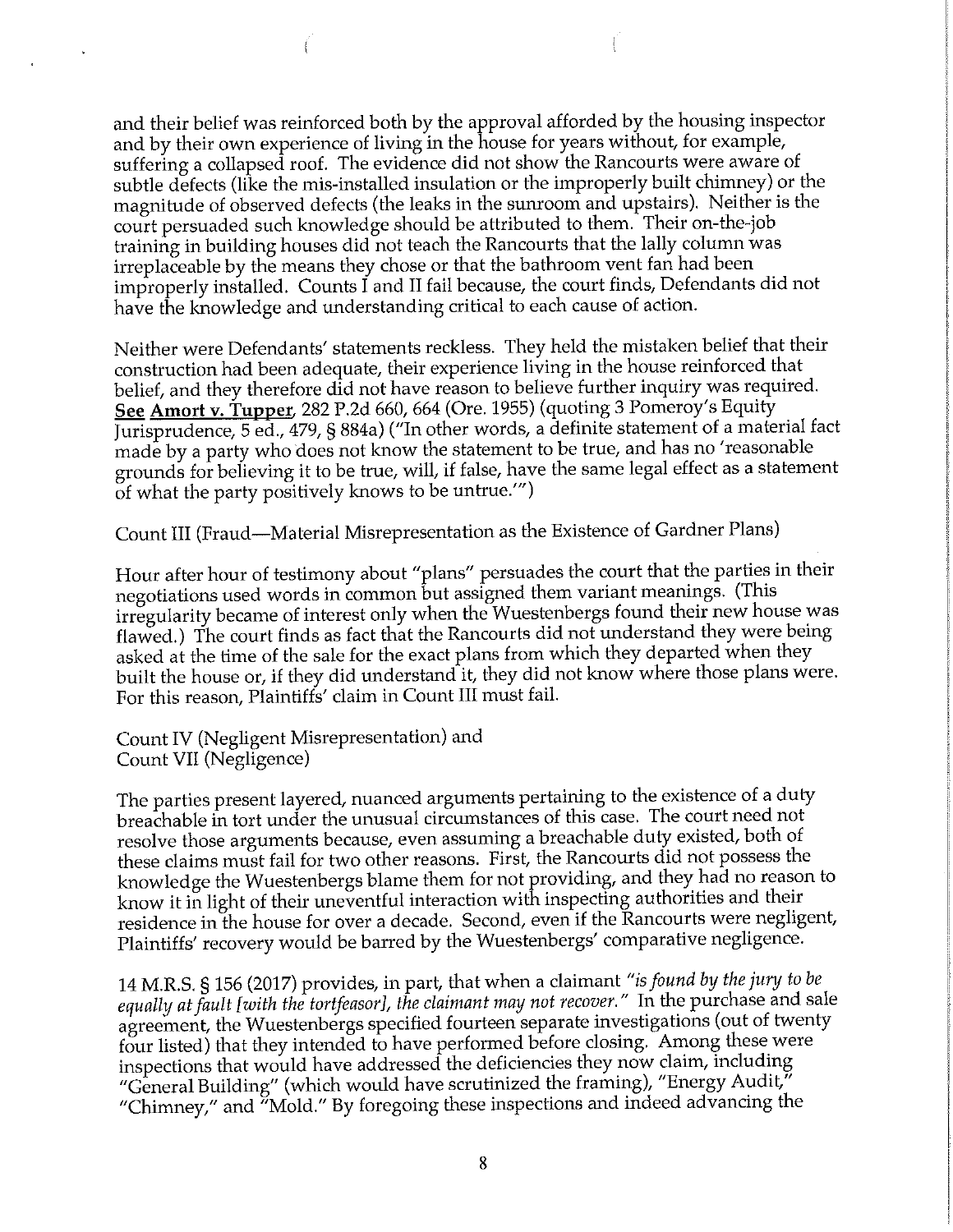closing by fifteen days, the Wuestenbergs failed to exercise ordinary care to at least the same degree as they attribute to the Rancourts.

The absence of the lally column leads to the same conclusion. No inspection was required to discern this condition—it was as open and obvious to the Wuestenbergs as it was to the Rancourts.

It is difficult not to feel sympathy for the Wuestenbergs in their haste to complete the purchase. They had found an attractive house that fulfilled their desires and they wanted to begin renovating it. Nonetheless, they had and then declined an opportunity for diligent evaluation, an opportunity which was explicitly recorded in their purchase and sale agreement and which they read and evaluated before signing. If the dispute between these parties is in any respect a negligence case, the Wuestenbergs' negligence in the transaction precludes recovery.

Count IX (Violation of the Unfair Trade Practices Act)

The threshold issue presented is whether the Rancourts engaged in a business transaction when they sold their personal house rather than a house they had built for immediate sale. The cases the parties cite do not resolve this issue directly. Certainly the Rancourts handled the transaction differently than they handled those within what they saw as the scope of their house building and selling business. The court notes that a plumber operating a sole proprietorship probably could not repair a pipe for anyone under any circumstances that would fall outside the scope of that business, but the sale of a house is less specifically skill-based. For purposes of this analysis, the Rancourts' sale of their personal residence appears not to fall within the scope of their business.

This distinction in types of transactions, although interesting, becomes academic when the court examines the Rancourts' actual conduct. For all the reasons noted in discussion of Counts I, II, and III above, the Rancourts did not commit an unfair or deceptive act in selling their house. They were as surprised as the Wuestenbergs to learn of the existence and magnitude of the deficiencies identified after the transaction. For this reason, Count IX must fail.

Count X (Punitive Damages)

The court finds as fact that the Rancourts committed no conduct that reaches the legal standard for imposition of punitive damages, no matter which stated cause of action is invoked as a basis.

Count XI (Breach of Contract-Purchase and Sale Agreement)

Plaintiffs' claim for breach of contract is based on Defendants' alleged refusal to mediate this dispute, as required in the purchase and sale agreement. The Wuestenbergs do not argue that the Rancourts specifically refused to mediate. They infer the Rancourts purposely declined to mediate, adopting the conclusion advanced by Liz Andrews, the administrator of the Maine Residential Real Estate Mediation Program, in her letter to the parties dated May 30, 2013. (Exh. 240). In that letter, having not received a response to her inquiries from the Rancourts, she stated, "This letter is to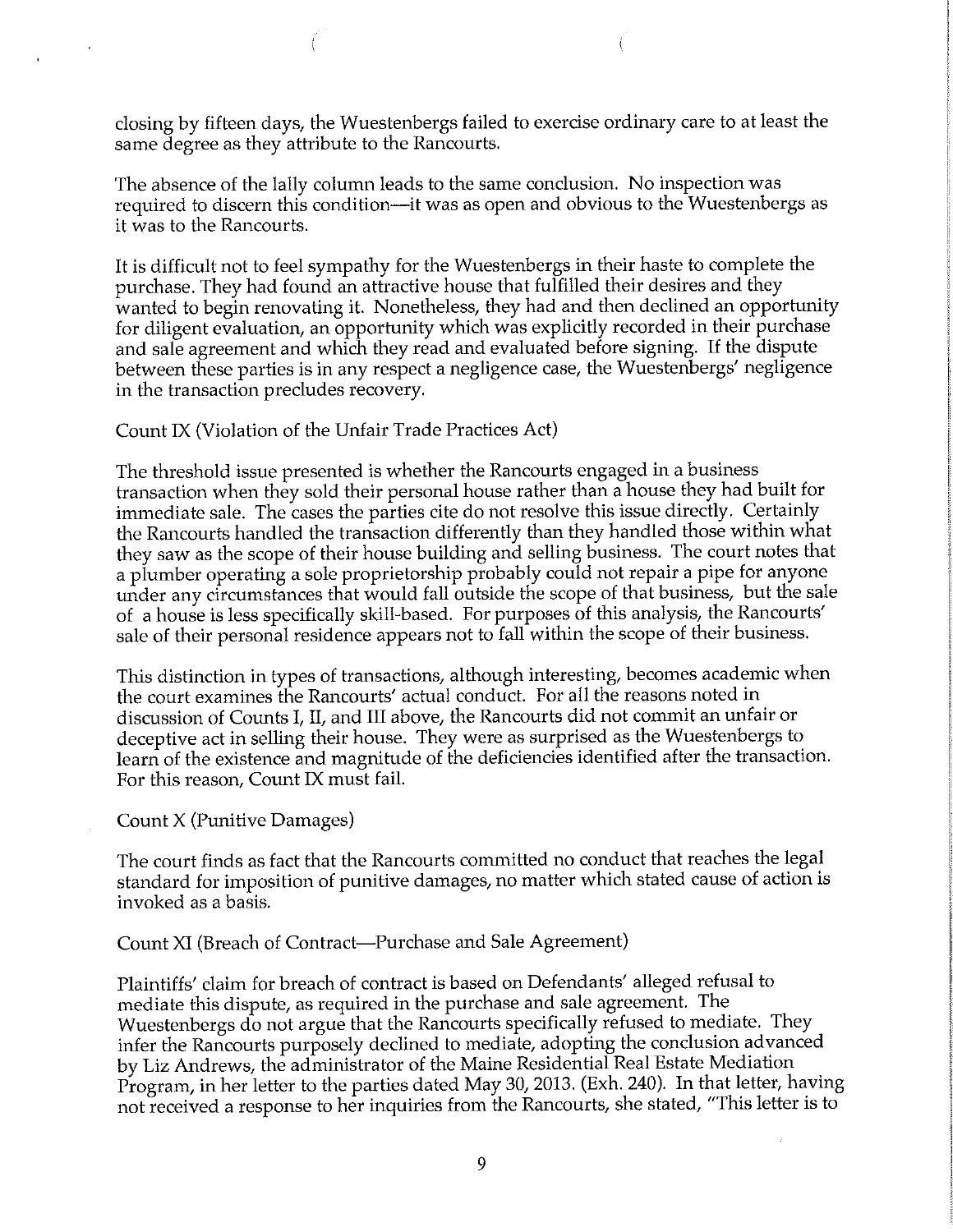certify Harry and Stephanie Rancourt's refusal to mediate under the Mediation Clause of the Purchase and Sale Agreement... " The Wuestenbergs see Ms. Andrews's conclusion as having been reinforced by the Rancourts' counsel's communication with Plaintiffs' attorneys at about the same time, when he did not affirmatively propose to mediate but instead offered to accept service of the Wuestenbergs' complaint.

The record fairly generates the issue of refusal but also resolves it. Testimony and correspondence alike demonstrate that communications from the MRREMP to the Rancourts were impeded by Defendants' temporary residence for work out of state, and that conveyance of Plaintiffs' demand to mediate was muddied by the involvement of both a realtor and counsel.

Communication concerning pre-filing mediation was similar to that underlying the Rancourts' initial failure to produce the Gardner Plans-everyone acted in good faith and no one did anything wrong. Clarity would have been advanced had counsel for the parties specifically discussed mediation between themselves before the complaint was filed, but the absence of mediation was not predicated on a refusal or any other conduct by Defendants that constituted a breach of contract. **See Thompson v. Cloud,** 764 F.3d 82 (1st Cir. 2014).

#### **Conclusion and Entry of Judgment**

This case has been extraordinarily lengthy, involved, and expensive for both sets of parties. The court's finding that there was no actionable misconduct by the Rancourts does not minimize the monetary and emotional cost of the dispute to the parties. The record presented, however, compels that finding and precludes recovery.

The entry will be:

 $\sim 10^{-10}$ 

Defendants' Motion *in limine* based on spoliation is DENIED.

JUDGMENT shall enter for Defendants on Counts I, II, III, IV, VII, **IX, X,** and XI of Plaintiffs' Second Amended Complaint.

The Clerk may incorporate this Order and Judgment upon the docket by reference.

Dated: January 15, 2019

he Hon. Bruce C. Ma`Nonee Justice, Maine Superior Court